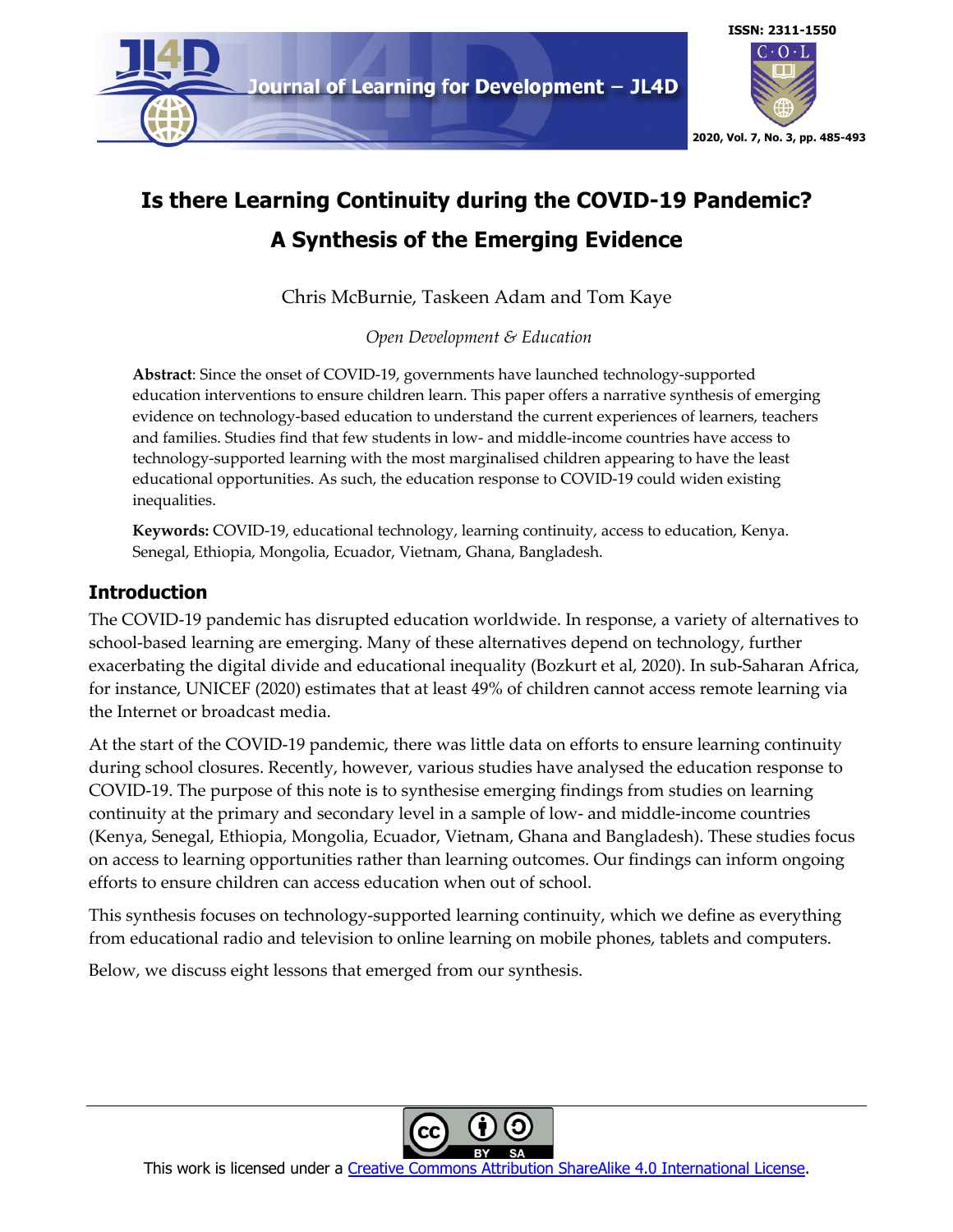#### **Lesson 1: Children in Low- and Middle-Income Countries Have Varying Levels of Access to Technology-Supported Learning**

Current evidence shows that access to educational technology — and technology-supported learning continuity — varies significantly between countries. In Senegal, a survey reported that only 10% of children have used radio or television to learn since the start of the pandemic (Le Nestour et al, 2020).

In Mongolia, access to technology-supported learning opportunities appears to be higher. A household phone survey indicated that 75% of children engaged in distance learning in the week prior to the study (World Bank & National Statistics Office of Mongolia, 2020). Popular distance learning activities included educational television (89%) and online lessons (37% (World Bank & National Statistics Office of Mongolia, 2020)). Only 2% of learners accessed educational programmes on the radio (World Bank & National Statistics Office of Mongolia, 2020).

In Bangladesh, a World Bank study found that 48% of learners who receive poverty-targeted stipends have access to television and that 39% of students have access to the Sangsad educational television channel (Biswas et al, 2020). Similarly, another phone survey revealed that only 16% of children in rural Bangladesh have accessed televised classes (Asadullah, 2020).

What does this evidence mean for policymakers? The above insights suggest that the reach of technology-supported education interventions is highly context-dependent. Depending on the context, an appropriate multi-modal or non-technological approach to learning continuity needs to be utilised.

### **Lesson 2: Disruptions to Educational Continuity Negatively Impact the Well-Being of Students and Teachers**

School closures pose new risks to the safety and well-being of learners. Out-of-school children and young people can face pressure to work, marry and start a family. In Bangladesh, a BRAC (2020) phone survey found that the number of children working more than two hours per day to support their families economically has risen fourfold since the start of the pandemic (BRAC, 2020). Between April and June, a national youth telephone helpline in Malawi saw an 83% increase in reports of child marriage and a 150% increase in reports of child rape compared to this time last year (Rigby, 2020).

The mental health of learners can also suffer when schools are closed. In Thailand, an online survey revealed that 70% of young people feel frustrated, anxious and stressed as a result of the lockdown (UNICEF et al, 2020). In particular, respondents reported that they were worried about their education, employment and loneliness (UNICEF et al, 2020). Similarly, a World Bank phone survey in Ecuador found that children are most concerned about disruptions to their education and long periods of social isolation (Asanov et al, 2020).

The stress of lockdown — and the educational impact of COVID-19 — extends to teachers. In a phone survey in Vietnam, for example, 62% of teachers believe that the shift to online learning has increased their workload (Hoang et al, 2020). Notably, more than a quarter of teachers reported that they are stressed as a result of these increased (Hoang et al, 2020).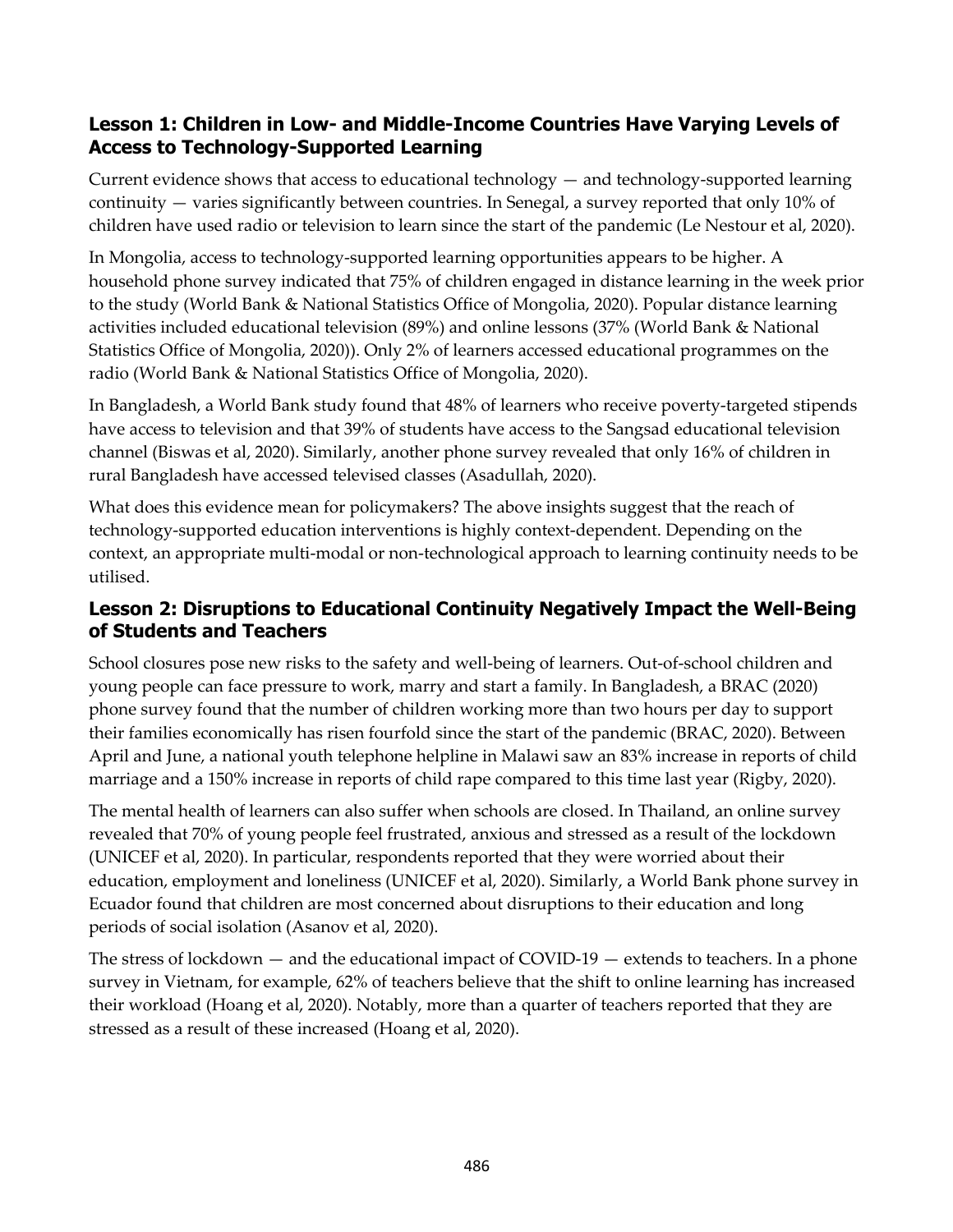## **Lesson 3: Current Provision of Learning is Not Equitable**

School closures have disproportionately affected the most marginalised children: learners from the poorest households, families with low pre-existing levels of education and students in remote areas.

Children from less affluent communities appear to have low access to learning continuity. In Ecuador, survey findings suggest that learners from the lowest wealth quartile are more than twice as likely to have completed no schoolwork than learners from the highest wealth quartile (Asanov et al, 2020). In Senegal, a survey reported that 20% of children from 'poor' households have pursued no learning activities compared to 15% of children from 'non-poor' households (Le Nestour et al, 2020). In Kenya, survey findings indicate that only 16% of learners in public primary schools have access to digital learning resources compared to 48% in private primary schools (Uwezo Kenya, 2020).

Moreover, children in rural areas have relatively limited access to technology-supported learning opportunities. In Mongolia, a phone survey found that 51% of students in urban areas have access to a computer or a laptop compared to 21% in rural areas (World Bank & National Statistics Office of Mongolia, 2020). A recent study in Ethiopia found that 38% of urban children have engaged in distance learning during the pandemic compared to 12% of rural children (Scott et al, 2020).

The educational background of parents and caregivers can also matter. A study in rural Bangladesh found that parents with secondary education spent 31% more study time with their children than parents without secondary education (Asadullah, 2020). In Ecuador, children whose mothers' education level is high-school or lower are less likely to access technology-supported learning than those whose mothers' education level is beyond high school (Asanov et al, 2020).

Based on these findings, policymakers should consider family wealth, parental education and the location of students when designing learning continuity interventions.

### **Lesson 4: Online Learning Platforms are Not Being Accessed by Students**

Governments are increasingly using online learning platforms to store and disseminate content during school closures. However, very few students in low- and middle-income countries are accessing online resources.

A phone survey in Senegal found that less than 1% of learners have accessed online courses since schools closed (Le Nestour et al, 2020). Moreover, a recent study in Ghana indicated that only 15% of children have accessed internet-based learning materials during the pandemic (Innovations for Poverty Action, 2020). In Kenya, students and teachers identified a lack of electricity, Internet and devices as limiting their access to digital resources (Uwezo Kenya, 2020).

Even where students can access online learning, they are not necessarily using digital platforms. In Bangladesh, a survey found that only 1.5% of students with Internet access used online materials in the week before the study (Biswas et al, 2020). In Ecuador, a World Bank survey found that 74% of students have internet access at home and that 59% of students have a computer or a tablet (Asanov et al, 2020). However, only 8% of students in grades 10, 11 and 12 used the Ministry of Education's learning platform in the week prior to the survey (Asanov et al, 2020).

Before governments invest in online platforms, they need to ensure that learners have a suitable device and a desire to use the service.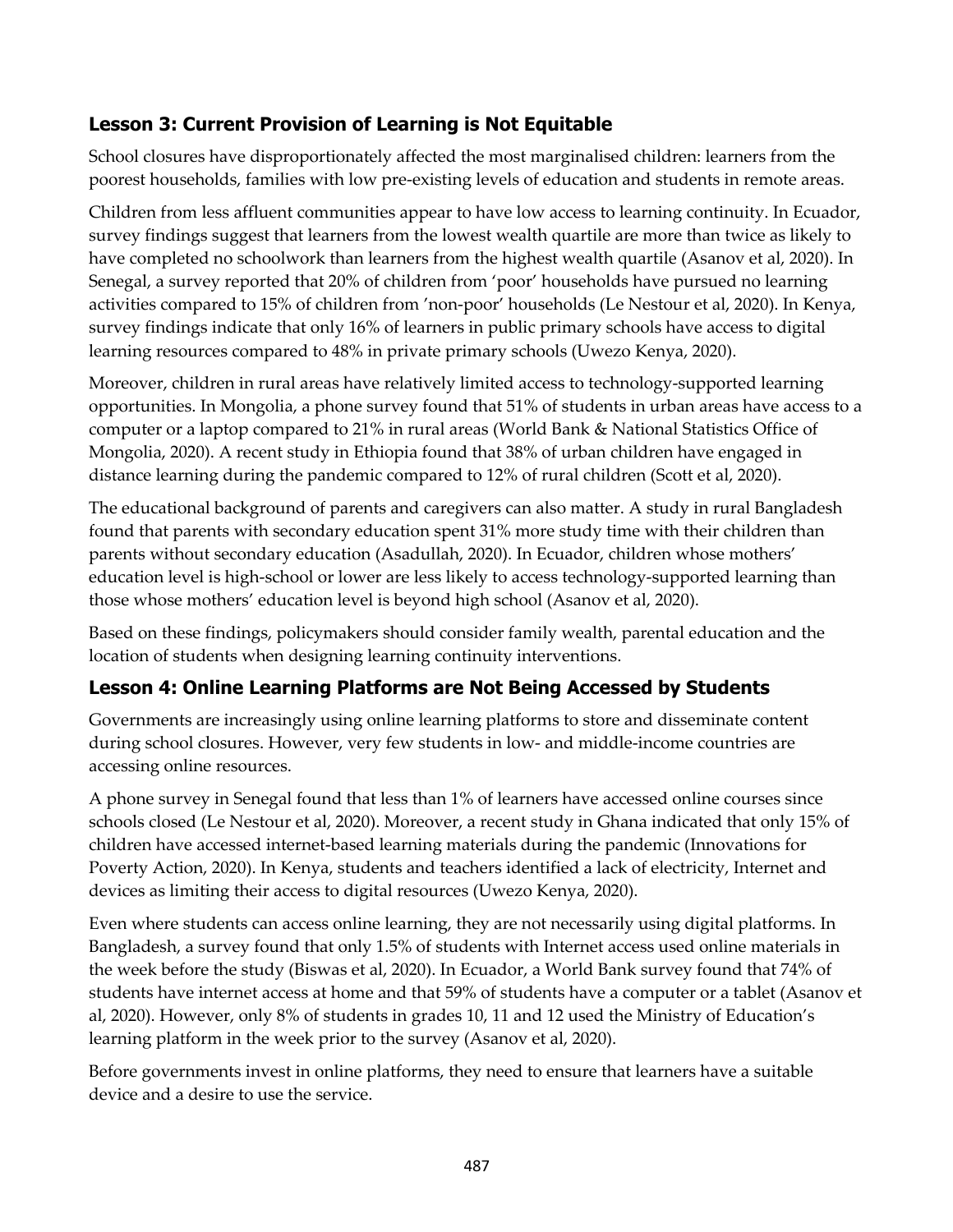## **Lesson 5: Device Ownership does Not Equal Learning Continuity**

Recent studies have identified that even when children have access to some form of educational technology, they may still lack access to learning continuity. Effort is required to ensure students can use devices for learning with the support of their families.

In Kenya, for example, approximately 60% of students have access to radios at home yet only 19% of learners have listened to educational radio broadcasts (Uwezo Kenya, 2020). Similarly, 39% of students in Bangladesh can access the Sangsad educational television channel but only 17% of learners have watched televised lessons (Biswas et al, 2020).

A major impediment to student engagement may be a lack of high-quality content. Prior to the pandemic, approximately two-thirds of countries did not use digital education resources while only 10% of countries had digital resources available for learning outside of school (Patrinos & Shmis, 2020). Deploying distance learning has required governments to rapidly acquire more content of a higher quality. Going forward, programme designers must ensure students have access to content that fosters a desire to engage in learning and to return to school.

### **Lesson 6: The Schedule of Educational Programming Matters, Especially for Children from Low-Income Families**

Educational programming must be broadcast at times that are appropriate for students — and the wider household — to ensure learning continuity. When scheduling broadcasts, programme designers should consider socioeconomic factors.

A recent World Bank survey in Ecuador found that most children allocate time to their studies in the morning (Asanov et al, 2020). While some learners may study at a later time, students from lowincome families often need to spend their afternoons completing household chores (Asanov et al, 2020). These children may miss out on programming that is broadcast in the afternoon.

This finding could have significant ramifications in other low- and middle-income countries. In Uganda, 71% of children are required to complete housework during the day (BRAC, 2020). Likewise, 59% of students in Sierra Leone are responsible for chores now that they are out of school (BRAC, 2020). In Bangladesh, students are now spending twice as much time performing chores and paid labour than when schools were open (Asadullah, 2020).

The experience of students in Ecuador  $-$  and the potential ramifications in other countries  $-$  means that programme designers must carefully schedule broadcasts to ensure children from low-income households are not further disadvantaged.

### **Lesson 7: Parents and Caregivers Play an Important Role in Facilitating Home-Based Learning**

The current discourse on home-based learning has primarily focused on children. What devices can children operate? How can learners use smartphones for independent study? These types of questions are undoubtedly important as children take on greater responsibility for their learning during school closures. However, these questions overlook the importance of parents and caregivers in leading and supporting household learning activities.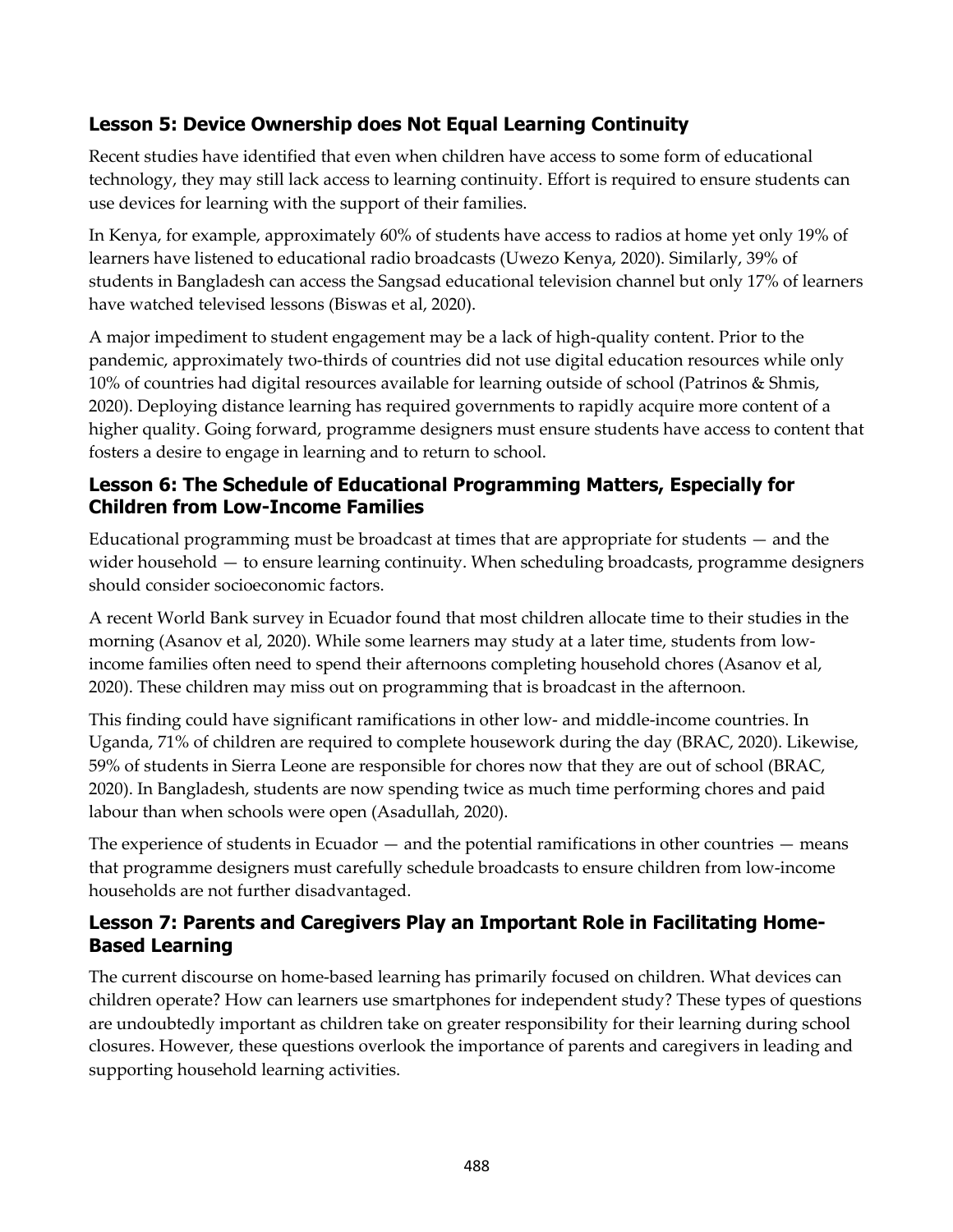Since the onset of the COVID-19 pandemic, caregivers in low- and middle-income countries have played a key role in facilitating home-based education. In Mongolia, for example, a World Bank phone survey found that three-quarters of households with school-enrolled children pursued distance learning in the week prior to the study (World Bank & National Statistics Office of Mongolia, 2020). Notably, 74% of these households reported that children required a caregiver to support educational activities (World Bank & National Statistics Office of Mongolia, 2020). Even where students can access and use educational resources, parents and caregivers need to guide and scaffold the home-based learning experience.

Similarly, a greater number of children in Kenya have accessed educational resources from their parents than via the radio, WhatsApp or the national online learning repository (Uwezo Kenya, 2020). Meanwhile, low levels of literacy  $-$  and digital literacy  $-$  among caregivers have limited their capacity to support children with technology-based learning (Uwezo Kenya, 2020). In this context, policymakers should explore ways to enhance the capacity of caregivers to mediate learning rather than distributing content on devices that households cannot access or use.

#### **Lesson 8: Teachers, Parents and Caregivers Require Additional Support to Facilitate Home-Based Learning**

Governments and schools should increase contact with teachers to provide clarity on their expected role. Since schools closed, teachers have received mixed and changing messages that have exacerbated the uncertainty and anxiety associated with the pandemic (Bozkurt et al, 2020). In Vietnam, a phone survey found that more than half of teachers believe that they have received inadequate support from school leaders during COVID-19 (Hoang et al, 2020). Meanwhile, approximately three-quarters of respondents believe that they have received inadequate support from the Ministry of Education and Training (Hoang et al, 2020).

Even though parents and caregivers can facilitate home-based learning, they need direction and guidance. In Kenya, for instance, an Uwezo study found that 20% of parents did not know that their children should continue to study while schools are closed (Uwezo Kenya, 2020). This proportion rises to 80% in the remote county of Mandera (Uwezo Kenya, 2020). In particular, parents highlighted the need to raise awareness about distance learning at a community level (Uwezo Kenya, 2020). In response, initiatives such as the Keep Kenya Learning campaign aim to work with families to identify suitable approaches to supporting education in the home.

Education providers can use technology to communicate with parents and to coordinate home-based learning. In Botswana, Young 1ove sends caregivers a basic numeracy problem via text message to share with their children at the start of each week (Angrist et al, 2020). Afterwards, facilitators walk through the problem with both caregivers and students on speakerphone (Angrist et al, 2020). After four weeks, the intervention had already resulted in statistically significant learning gains in numeracy (Angrist et al, 2020).

### **Where do We go from Here?**

The current pandemic has disrupted, and will continue to disrupt, the education and wellbeing of learners worldwide. At present, evidence suggests that a limited number of children in low- and middle-income countries have access to technology-based learning. Importantly, the most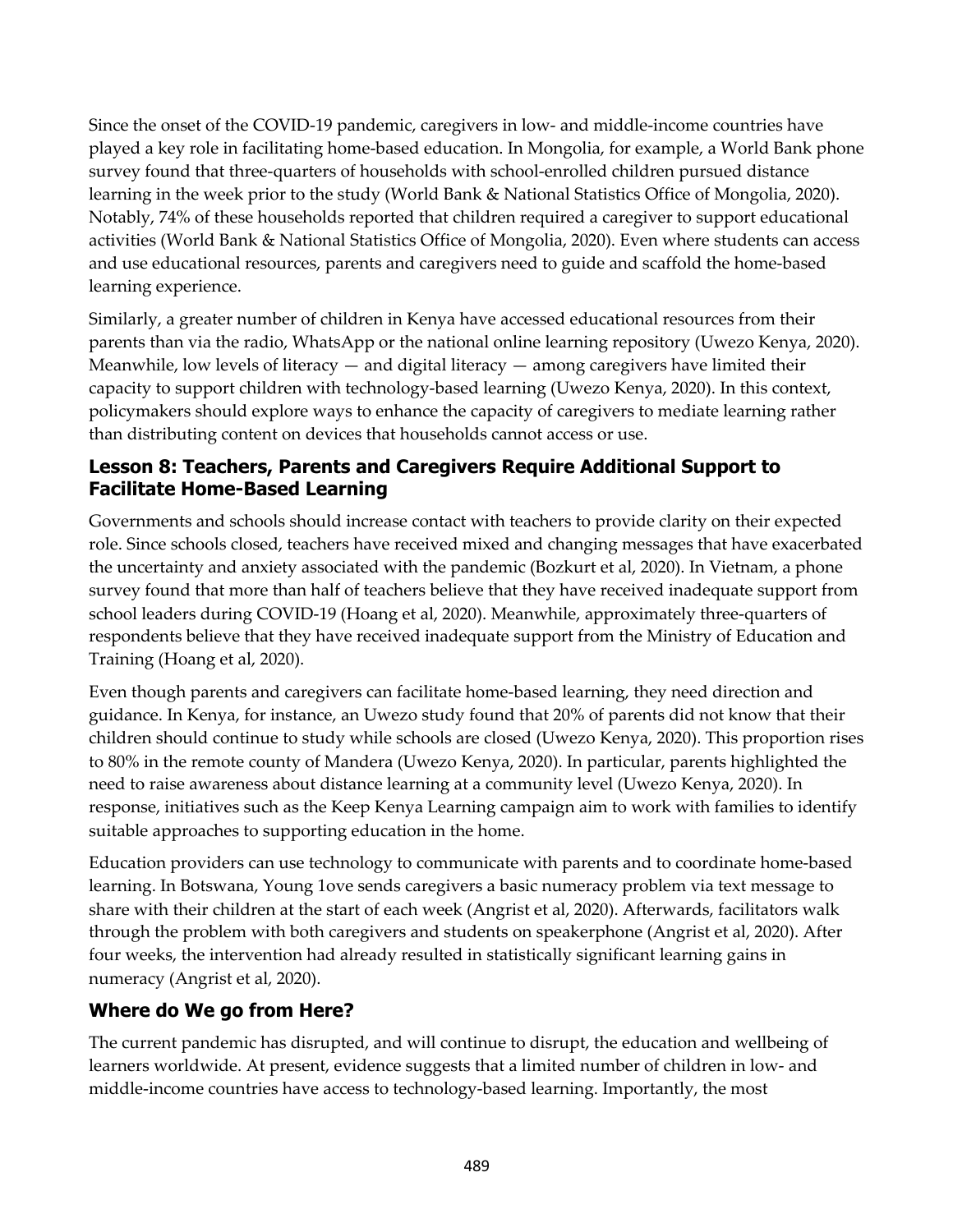marginalised children appear to have the least access to learning continuity. After the crisis, many learners may not immediately return to school, and those who do will have likely benefited from home-based learning interventions to varying degrees.

During school closures, a reliance on technology-supported education interventions could leave the poorest students behind and widen existing inequalities. At the same time, learning continuity is not dependent on technology. In Ghana, for example, almost 60% of respondents report that children are using their own school books to learn at home (Innovations for Poverty Action, 2020). In the shortterm, caregivers and parents will likely play a significant role in facilitating home-based learning although they will need structured support. This does not mean that education providers cannot use technology to support teaching and learning in the future. Yet, decision-makers should explore medium- to long-term opportunities to use educational technology to build back better and to ensure we are better placed to respond to future crises.

The process of evidence collection is far from over and you can see Open Development & Education's evidence library for further updates.

#### **References**

This list of links and references is available on the following website: https://docs.opendeved.net/lib/59B8X7K8.

- Angrist, N., Bergman, P., Brewster, C., & Matsheng, M. (2020). *Stemming learning loss during the pandemic: A Rapid randomized trial of a low-tech intervention in Botswana* (SSRN Scholarly Paper ID 3663098). https://papers.ssrn.com/abstract=3663098
- Asadullah, N. (2020). *COVID-19, Schooling and Learning*. BRAC. https://bigd.bracu.ac.bd/wpcontent/uploads/2020/06/COVID-19-Schooling-and-Learning\_June-25-2020.pdf
- Asanov, I., Flores, F., McKenzie, D., Mensmann, M., & Schulte, M. (2020). *Remote-learning, time-use, and mental health of Ecuadorian high-school students during the COVID-19 quarantine*. World Bank. http://documents1.worldbank.org/curated/en/328261589899308503/pdf/Remote-learning-Time-Use-and-Mental-Health-of-Ecuadorian-High-School-Studentsduring-the-COVID-19-Quarantine.pdf
- Biswas, K., Asaduzzaman, T., Evans, D., Fehrler, S., Ramachandran, D., & Sabarwal, S. (2020). *TV-based learning in Bangladesh: Is it reaching students?* World Bank. https://openknowledge.worldbank.org/handle/10986/34138
- Bozkurt, A., et al. (2020). A global outlook to the interruption of education due to COVID-19 pandemic: Navigating in a time of uncertainty and crisis. *Asian Journal of Distance Education*, *15*(1), 1–126. chttp://www.asianjde.org/ojs/index.php/AsianJDE/article/view/462
- BRAC. (2020). *Rapid food and income security assessment Round 2: How are BRAC International volunteers and programme participants coping with COVID-19*. https://covid19.bracinternational.nl/wpcontent/uploads/2020/04/BI-COVID-19-Rapid-Assessment-Round2\_20200424.pdf

Hoang, A.-D., Pham, H.-H., Le, Q.-A. T., Dinh, V.-H., Le, T.-T. T., & Nguyen, Y.-C. (2020). *Survey on Vietnamese teachers' perspectives during COVID-19* [Data set]. Harvard Dataverse. https://dataverse.harvard.edu/dataset.xhtml?persistentId=doi:10.7910/DVN/FOCPKH

Innovations for Poverty Action. (2020). *Ghana RECOVR Survey Analysis*. https://www.poverty-action.org/

Le Nestour, A., Moscoviz, L., & Mbaye, S. (2020). *Phone survey on the Covid crisis in Senegal*. Centre for Global Development. https://dataverse.harvard.edu/file.xhtml?persistentId=doi:10.7910/DVN/9XE95F/95RW9C&version=3.0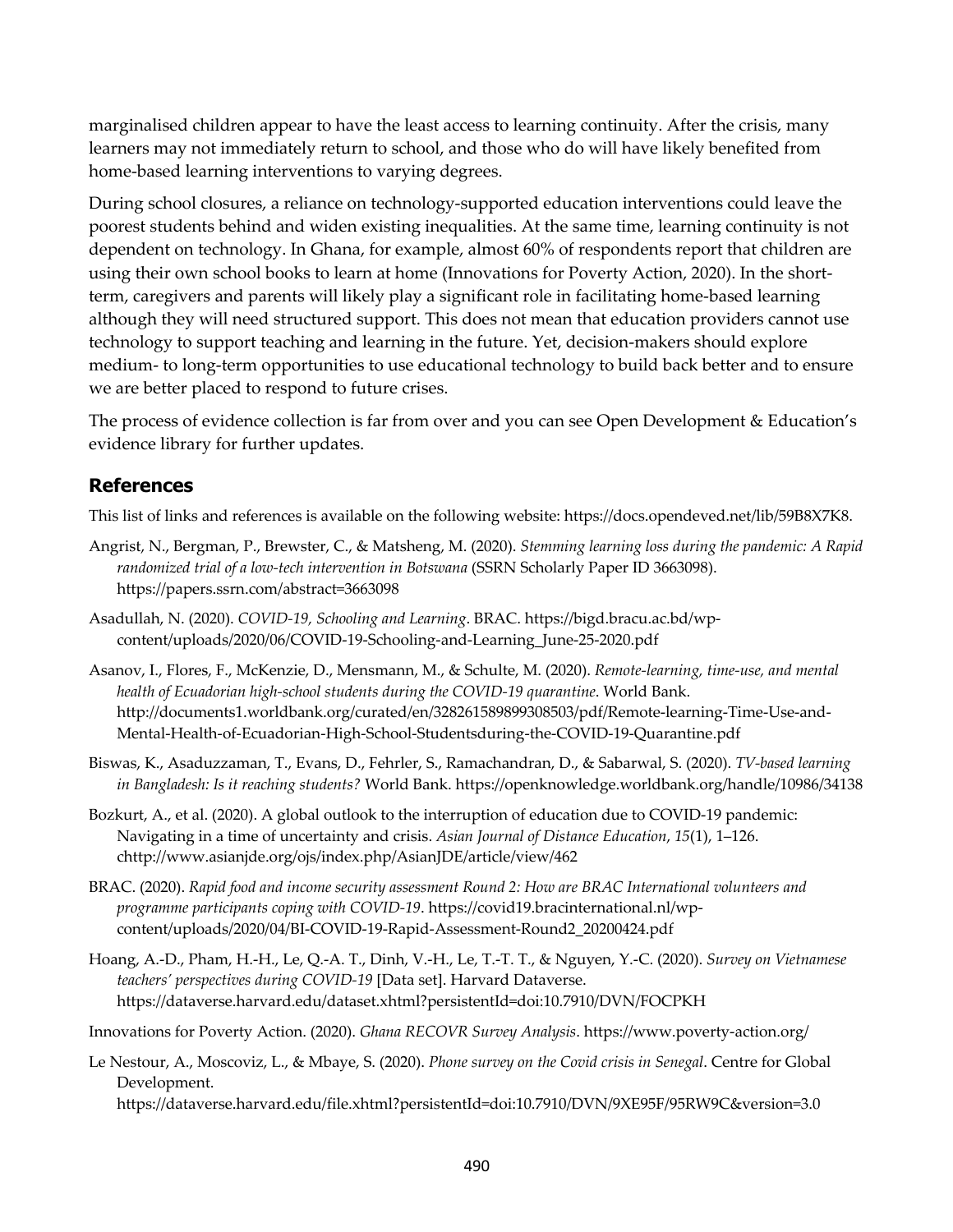- Patrinos, H., & Shmis, T. (2020). *Can technology help mitigate the impact of COVID-19 on education systems in Europe and Central Asia?* World Bank. https://blogs.worldbank.org/europeandcentralasia/can-technology-helpmitigate-impact-covid-19-education-systems-europe-and
- Rigby, J. (2020, August 14). Child marriages skyrocket in Malawi as Covid-19 closes schools, figures show. *The Telegraph (UK)*. https://www.telegraph.co.uk/global-health/women-and-girls/child-marriages-skyrocketmalawi-covid-19-closes-schools-figures/amp/
- Scott, D., Favara, M., & Porter, C. (2020). *Listening to young lives at work in Ethiopia.* (COVID-19 Phone Survey Headlines Report). Oxford Department of International Development. https://www.younglives.org.uk/sites/www.younglives.org.uk/files/YOL-Ethiopia-Headlines-FirstPhoneSurvey-Aug20\_0.pdf
- UNICEF. (2020). *COVID-19: Are children able to continue learning during school closures?* https://data.unicef.org/resources/remote-learning-reachability-factsheet/.
- UNICEF, Children and Youth Council of Thailand, UNDP, & UNFPA. (2020). *A survey on impacts of COVID-19 pandemic on children and young people and their needs*. https://www.unicef.org/thailand/media/4031/file
- Uwezo Kenya. (2020). *Are our children learning? The status of remote-learning among school-going children in Kenya during the Covid-19 crisis.* Uwezo Kenya. https://palnetwork.org/wp-content/uploads/2020/05/Usawa-Agenda-2020-Report.pdf
- World Bank, & National Statistics Office of Mongolia. (2020). *Results of Mongolia COVID-19 Household Response Phone Survey (Round 1)* (Working Paper No. 150989). World Bank. http://documents1.worldbank.org/curated/en/656061595316484647/pdf/Results-of-Mongolia-COVID-19- Household-Response-Phone-Survey-Round-1.pdf

#### **Authors:**

**Chris McBurnie** is an Analyst with Open Development & Education. Previously, he spent approximately 18 months designing and implementing a number of school-based development projects in East Africa and India. In 2019, Chris graduated with an MPhil in Development Studies from the University of Cambridge where he focused on how institutions influence the impact and uptake of education interventions. Email: chris@opendeved.net

**Dr. Taskeen Adam** is a Senior Analyst with Open Development & Education. Her PhD research highlighted that historical injustices, cultural imposition, and economic dependence continue to play a pivotal role in education. Alongside her academic pursuits, she pioneered Khwela (a regional online course platform) and Solar Powered Learning in South Africa as well as Mobile Education for Smart Technology in India. Prior to her career shift to EdTech, she worked as an electrical engineer, specialising in measurement and control. Email: taskeen@opendeved.net

**Tom Kaye,** is a Senior Education Specialist with Open Development & Education. He has more than 10 years' experience developing, implementing and evaluating education policies and programs in Australia, Africa, Asia, and the Middle East. In addition to his consulting work, Tom is a Ph.D. candidate at the Vrije Universiteit Amsterdam; his research focuses on exploring how technology can enhance learning outcomes in developing countries*.* Email: tom@opendeved.net

Cite this paper as: McBurnie, C., Adam, T., & Kaye, T. (2020). Is there learning continuity during the COVID-19 pandemic? A synthesis of the emerging evidence. *Journal of Learning for Development, 7*(3), 485-493.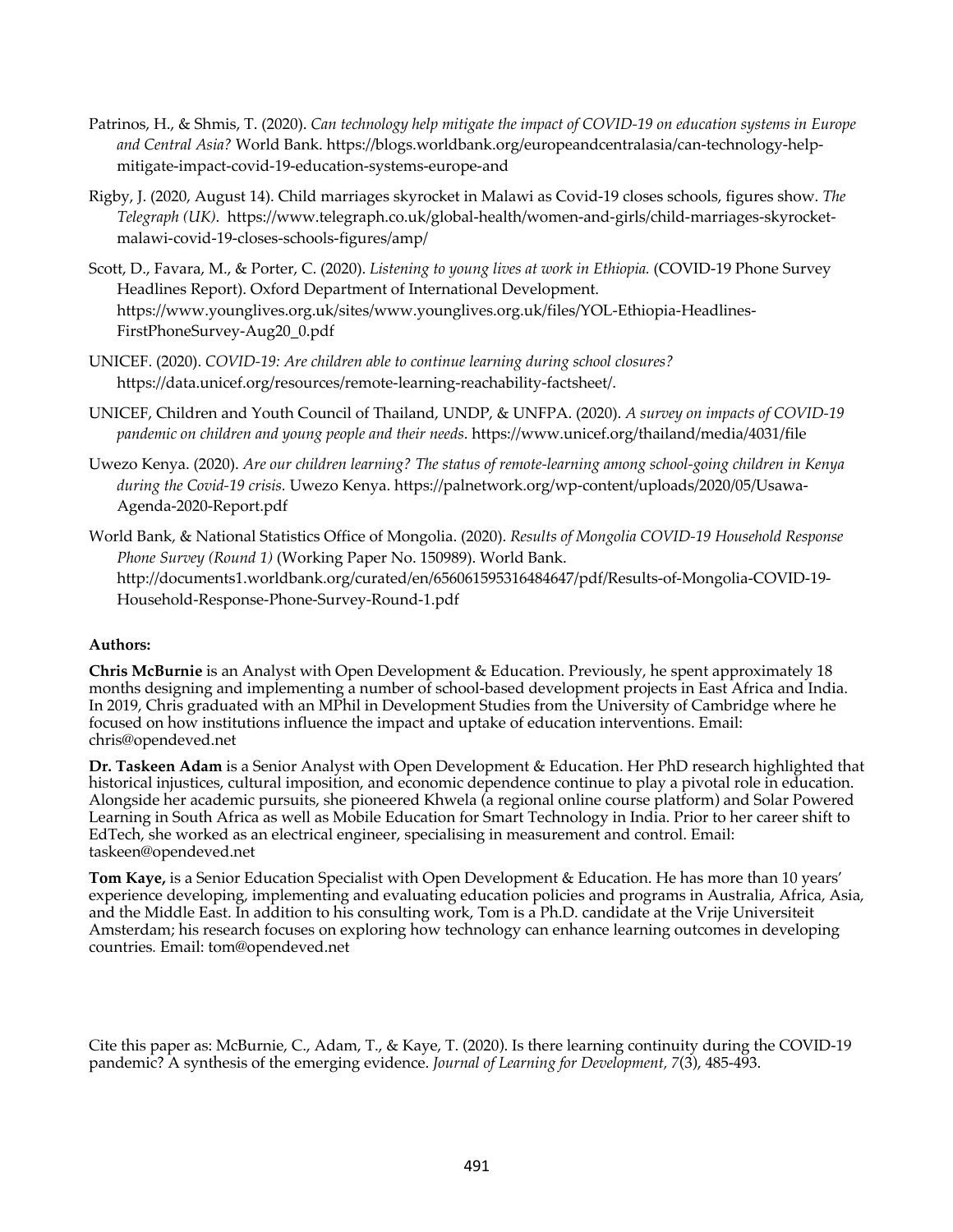#### **Appendix**

The following table provides a breakdown of the studies considered in this paper.

| Paper                                                                                                                                               | <b>Population</b>                                                                               | Intervention                                                                                                                         | <b>Outcome</b>                                                                                                                                                                                 |
|-----------------------------------------------------------------------------------------------------------------------------------------------------|-------------------------------------------------------------------------------------------------|--------------------------------------------------------------------------------------------------------------------------------------|------------------------------------------------------------------------------------------------------------------------------------------------------------------------------------------------|
| <b>Stemming Learning Loss</b><br>During the Pandemic:<br>A Rapid Randomized<br>Trial of a Low-Tech<br>Intervention in<br>Botswana (2020)            | 4,500 families with<br>primary-school-age<br>children in Botswana                               | A weekly text message<br>with a maths problem<br>followed up with a phone<br>call                                                    | Learning gains of 0.29<br>standard deviations and<br>increased parental<br>engagement in learning                                                                                              |
| COVID-19, Schooling and<br>Learning (2020)                                                                                                          | 5,193 Bangladeshi<br>primary and secondary<br>school students in rural<br>areas and urban slums | Multimodal approach<br>consisting of televised<br>classes, online lessons<br>and self-study materials                                | Low access to and<br>engagement with<br>technology-based<br>learning initiatives as<br>well as an 80% reduction<br>in total study time                                                         |
| Remote-learning, Time-<br>Use, and Mental<br><b>Health of Ecuadorian</b><br><b>High-School Students</b><br>during the COVID-19<br>Quarantine (2020) | 1,500 students aged 14<br>to 18 in Ecuador                                                      | Multimodal approach<br>using multiple online<br>platforms (e.g.,<br>government site, Zoom,<br>YouTube) and<br>educational television | Most students have<br>access to learning<br>continuity but few are<br>using the government<br>platform. Students from<br>poorer households have<br>less access to learning<br>resources        |
| <b>TV-Based Learning in</b><br>Bangladesh: Is it<br><b>Reaching Students?</b><br>(2020)                                                             | 2,000 grade 9 students<br>who receive poverty-<br>targeted stipends in<br>Bangladesh            | Government television<br>and online learning<br>programmes                                                                           | Half of students with<br>access to educational<br>television watch<br>government<br>programmes while only<br>2% of students with<br>access to the internet<br>use online resources to<br>learn |
| Survey on Vietnamese<br>teachers' perspectives<br>during COVID-19<br>(2020)                                                                         | 294 teachers in Vietnam                                                                         | Online learning<br>programmes                                                                                                        | Teachers feel that the<br>shift to online learning<br>has increased their<br>workload yet they lack<br>support from school<br>leaders and the<br>government                                    |
| Ghana RECOVR Survey<br>Analysis (2020)                                                                                                              | 1,633 household<br>respondents in Ghana                                                         | Multimodal approach<br>consisting of educational<br>television, online<br>resources and self-study<br>materials                      | 64% of primary-age<br>learners and 57% of<br>secondary-age learners<br>are continuing to study<br>although most students<br>are using self-study<br>materials rather than<br>technology        |
| Phone survey on the                                                                                                                                 | 1,023 household                                                                                 | Multimodal approach                                                                                                                  | 30% of learners are                                                                                                                                                                            |